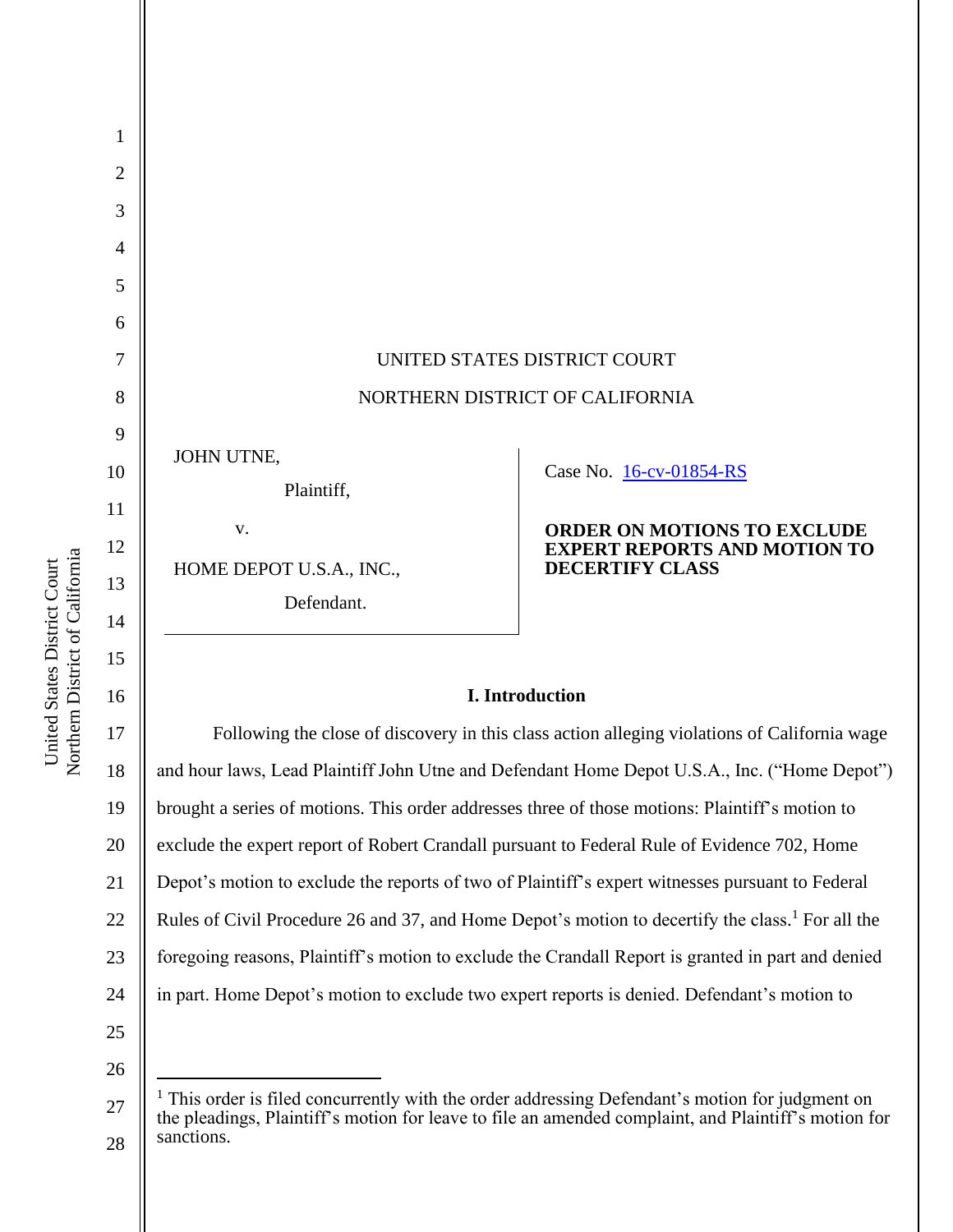4

5

6

7

8

9

10

11

12

13

14

15

17

18

19

21

22

23

24

25

1

decertify the class is denied.<sup>2</sup>

### **II. Factual and Procedural Background**

In March 2016, Utne filed suit against Home Depot in the Superior Court of California seeking recovery of unpaid wages and derivative penalties on behalf of himself and other Home Depot store employees in California. The action was subsequently removed to federal court. The operative Third Amended Complaint ("TAC") advances five claims under California Law for (1) failure to pay hourly wages, Cal. Lab. Code §§ 223, 510, 1194, 1197, 1198; (2) failure to provide accurate written wage statements, *id.* § 226; (3) failure timely to pay all wages at the termination of employment, *id.* § 201-203; (4) violation of California's Unfair Competition Law, Cal. Bus. & Prof. Code § 17200 *et seq.*; and (5) civil penalties arising from Home Depot's alleged violation of various provisions of the state labor code, Cal. Lab. Code § 2698 *et seq*.

16 20 On March 30, 2018, two classes were certified: (1) a Lock-In Class made up of "[a]ll individuals employed by Home Depot in hourly-paid or non-exempt positions in Home Depot stores in California at any time since March 8, 2012, and who worked at least one shift ending after the time that the Home Depot store was scheduled to close to the public for the evening," and (2) an Hourly Employee Class made up of "[a]ll individuals employed by Home Depot in hourly paid or non-exempt positions in California at any time since March 8, 2012 Order Granting Motion for Class Certification, pp. 1, 11. On July 11, 2019, partial summary judgment was granted to Home Depot as to the Hourly Employees' waiting time penalties claim and wage statement penalties claims.<sup>3</sup> Order on Cross Motions for Summary Judgment, pp. 9-10.

 $2$  Defendant's administrative motions for leave to file materials under seal, Dkt. Nos. 242 and 253, are granted.

<sup>26</sup> 27  $3$  On December 4, 2017, partial summary judgment was granted in Home Depot's favor, but only to the extent that Plaintiffs' claims were premised on Home Depot's rounding practices when keeping time.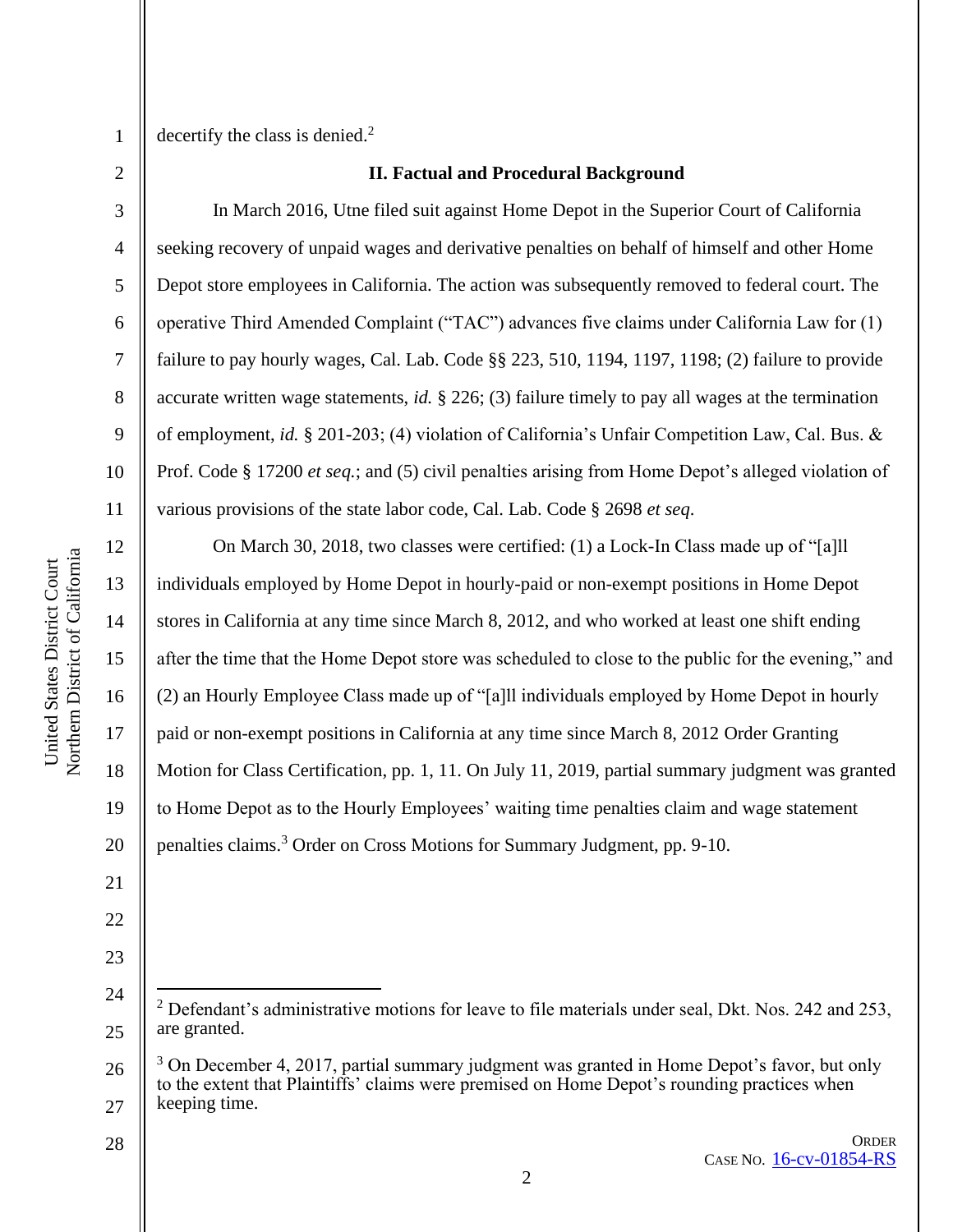1

2

3

4

5

6

7

8

9

# **III. Plaintiff's Motion to Exclude Report of Robert Crandall Pursuant to Rule 702 A. Legal Standard**

Rule 702 of the Federal Rules of Evidence requires that an expert witness's testimony be qualified by "knowledge, skill, experience, training, or education[.]" Fed R. Evid. 702. Even if a witness is qualified as an expert in a particular field, any scientific, technical, or specialized testimony is admissible only if it (a) "will help the trier of fact to understand the evidence or to determine a fact in issue," (b) "is based upon sufficient facts or data," (c) "is the product of reliable principles and methods," and (d) "the expert has reliably applied the principles and methods to the facts of the case." *Id.*

10 11 12 13 14 15 16 17 18 19 20 21 22 23 24 Rule 702 does not permit irrelevant or unreliable testimony. *Daubert v. Merrell Dow Pharm., Inc.*, 509 U.S. 579, 589 (1993). Expert opinions are relevant if the knowledge underlying them has a "valid connection to the pertinent inquiry." *United States v. Sandoval-Mendoza*, 472 F.3d 645, 654 (9th Cir. 2006) (internal quotation marks and alteration omitted). "Expert testimony which does not relate to any issue in the case is not relevant and, ergo, non-helpful." *Daubert*, 509 U.S. at 590. Expert opinion testimony is reliable if such knowledge has a "basis in the knowledge and experience of [the relevant] discipline." *Id.* at 592. Courts should consider the following factors when evaluating whether an expert's proposed testimony is reliable: (1) "whether a theory or technique . . . can be (and has been) tested," (2) "whether the theory or technique has been subjected to peer review and publication[,]" (3) the known or potential error rate of the particular scientific theory or technique, and (4) the degree to which the scientific technique or theory is accepted in a relevant scientific community. *Id.* at 593-94. This list is not exhaustive, however, and the standard is flexible. *Kumho Tire Co. v. Carmichael*, 526 U.S. 137, 151 (1999). The *Daubert* inquiry "applies not only to testimony based on 'scientific' knowledge, but also to testimony based on 'technical' and 'other specialized' knowledge." *Id.* at 141.

25 26 27 Courts may not exclude testimony because it is impeachable. *Alaska Rent-A-Car, Inc. v. Avis Budget Grp., Inc.*, 738 F.3d 960, 969 (9th Cir. 2013). "Vigorous cross-examination, presentation of contrary evidence, and careful instruction on the burden of proof are the traditional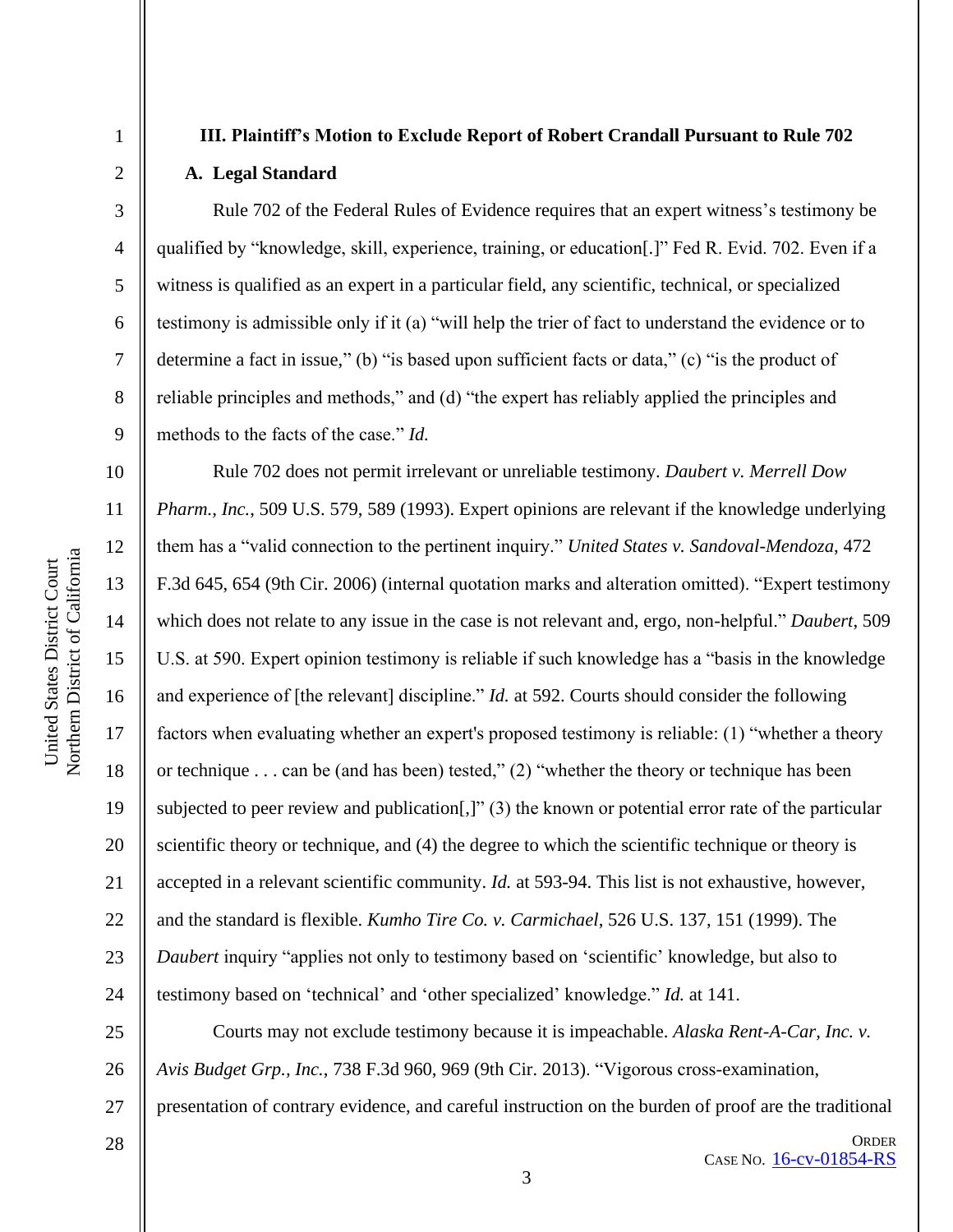2

3

4

5

6

7

8

9

10

11

12

13

14

15

16

17

18

19

20

21

and appropriate means of attacking shaky but admissible evidence." *Daubert*, 509 U.S. at 596. The focus of the inquiry is thus on the principles and methodology employed, not the conclusions reached by the expert. *See id.* at 595. Ultimately, the purpose of the assessment is to exclude speculative or unreliable testimony to ensure accurate, unbiased decision-making by the trier of fact. "Nothing in either *Daubert* or the Federal Rules of Evidence requires a district court to admit opinion evidence that is connected to existing data only by the *ipse dixit* of the expert." *Kumho*, 526 U.S. at 157 (internal quotation marks and citation omitted).

#### **B. Discussion**

Plaintiff moves to exclude Defendant's expert, Robert Crandall. Plaintiff's concerns largely go to weight, not admissibility, especially when considering that the instant motion concerns consideration of Crandall's opinions by the Court for the motion for class decertification, rather than what opinions will be presented to a jury.<sup>4</sup> See Alaska Rent-A-Car, 738 F.3d at 969 (explaining that the purpose of *Daubert* is "to screen the jury from unreliable nonsense opinions"). As to Plaintiff's concerns about how Crandall's methods compare to other time and motion studies, whether he followed all best practices for observational studies, his sampling of stores, and his failure to provide margins of error or to address possible impact of camera installation on his study, the motion is denied. For the motion to decertify the class, the Court may discount or assign low weight to Crandall's opinion as it relates to these aspects of the motion. Plaintiff may re-raise these arguments should he file a motion to exclude this testimony at trial.

22 Crandall's opinions on the percentage of employees engaged in personal activities on their pre-shift walk to the back of the store or time in the break room pre-shift, however, are excluded.<sup>5</sup> Crandall concluded that "personal activities of some kind were observed for 5,569 (67.7%) of shift

23

24

<sup>25</sup> 26 4 In his reply brief, Plaintiff invites the Court to rule on the admissibility of Crandall's opinions for both the motion for class decertification and for trial. As it is unclear from Plaintiff's motion that Plaintiff was seeking to exclude Crandall from trial at this stage as well, the Court only decides the admissibility of Crandall's opinions for the purpose of the motion for class decertification.

<sup>27</sup> <sup>5</sup> These opinions concern the Hourly Employee Class.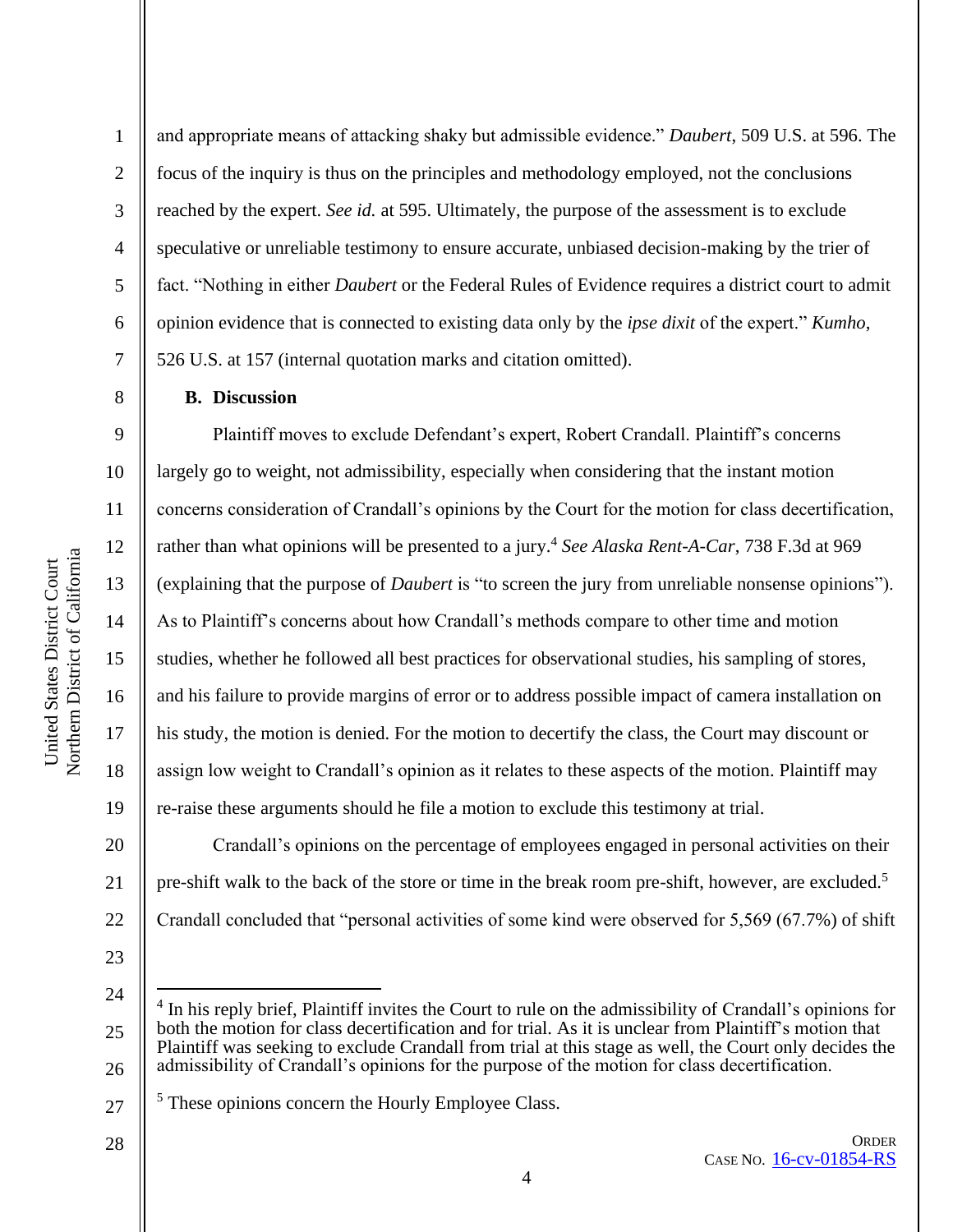1

2

3

4

5

6

7

8

9

10

11

12

13

14

15

16

17

18

start subjects before they clocked in to the start their shift." Crandall Declaration, p. 11. Crandall's study categorizes a variety of types of activity—including talking to colleagues and using personal cellphones—as personal activity. For many of these categorizations, though, Crandall cannot know whether an employee was engaged in work activity or not based solely on the video observation conducted. A conversation with a colleague could have concerned work issues, such as a request to start the shift off completing a certain task or explaining an issue at the store, rather than true non-work time. Similarly, time spent on the phone could have involved talking with or texting a colleague about work matters.

A court in the District of New Jersey excluded Crandall's opinions for similar reasons. In *Goodman v. Burlington Coat Factory*, No. CV 11-4395 (JHR), 2019 WL 4567366 (D.N.J. Sept. 20, 2019), Crandall had sought to classify employee actions as managerial or non-managerial based on an observational study. Some of the classifications were premised on observations of physical activities and conversations between employees. The observers, however, could not hear the conversations between the employees. The district court noted that "observing without information on the context of conversations is insufficient to conclude that the purpose or intent of the action is managerial." 2019 WL 4567366, at \*15. After all, "conversations between two people at work, regardless of their hierarchal relationship, could be anything from friendly small talk, to mentoring, to managing." *Id.*

19 20 21 22 23 24 25 26 27 Similarly, it is impossible to know here whether all actions observed in the Crandall study that are classified as personal activities are truly personal. Some observed activities—such as playing cards in the break room—can easily be described as a personal activity based on video observation alone. Crandall, however, only breaks down activities in his report as personal and work-related, and thus these clearly personal activities cannot be broken out from the instances in which it is unknown whether the activity was personal or work-related. The lack of detail in the classification of "personal" activities means that Crandall's opinion on the percent of employees who spent time on personal activities is not "based on sufficient facts or data." Fed. R. Evid. 702(b). Crandall's conclusions about the percentage of employees who spent time on personal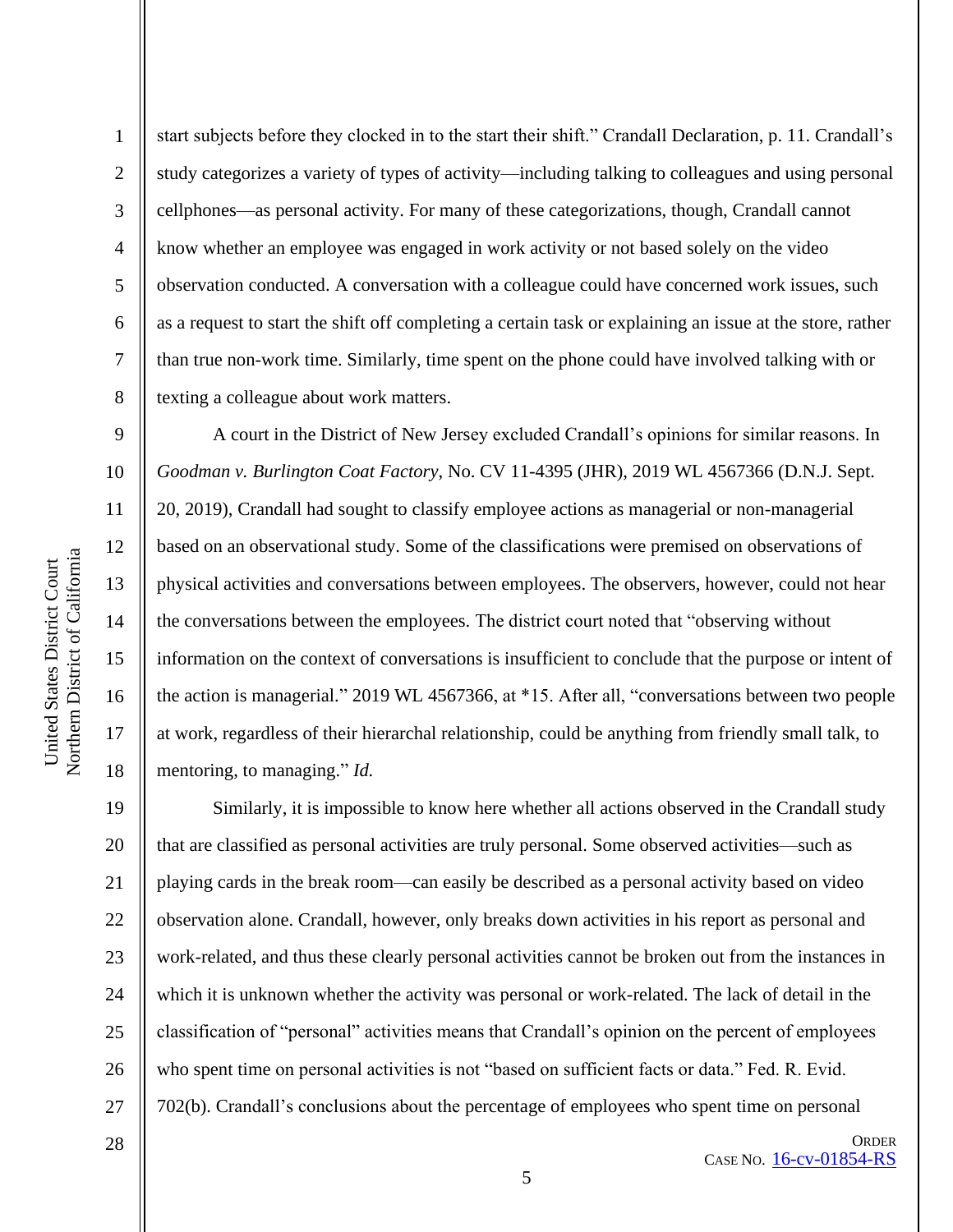activities before clocking in are therefore excluded.

2 3 4 5 6 7 8 9 10 11 12 13 14 15 16 17 Crandall also provided numerous opinions under the header of "Discussion of Potential Trial Plan Issues." He includes opinions such as that "the observation study results indicate that there are individualized issues that cannot be managed without collecting detailed individualized facts and data." Crandall Report, p. 31. "[A]n expert witness cannot give an opinion as to her *legal conclusion*, i.e., an opinion on an ultimate issue of law." *Nationwide Transp. Fin. v. Cass Info. Sys., Inc.*, 523 F.3d 1051, 1058 (9th Cir. 2008). Courts have previously excluded this kind of testimony from Crandall, noting that his testimony has at times "read[] more like lawyer's argument" than an expert report. *Scott v. Chipotle Mexican Grill, Inc.*, 315 F.R.D. 33, 49 (S.D.N.Y. 2016) (striking various portions of Crandall's declaration, including a conclusion that "this data suggests that one would need to collect individualized, person specific experiences in order to make reliable liability determinations"). Thus, the opinions Plaintiff has highlighted in the "Discussion of Potential Trial Plan Issues" in the Crandall Declaration are excluded, as are all other opinions about the appropriateness of class-wide determination of liability or damages. Plaintiff's motion is therefore granted as to Crandall's opinions on the percentage of employees who spent pre-shift time on personal activities and Crandall's improper legal opinions, and denied in all other respects.

#### 18

19

United States District Court Northern District of California

Northern District of California United States District Court

21

22

# **IV. Defendant's Motion to Exclude Expert Reports Pursuant to Rules 26 and 37**

20 Defendant moves to exclude selected reports of two of Plaintiff's experts, Dr. Jon A. Krosnick and James Toney, for failure to produce required documents supporting their opinions. For the reasons explained below, the motion is denied as to both experts.

# **A. Legal Standard**

23  $24$ 25 26 27 Federal Rule of Civil Procedure 26 requires a party to produce all "facts or data considered by [a designated expert witness] in forming" their opinions. Fed. R. Civ. P. 26(a)(2)(B)(ii); *see also Biestek v. Berryhill*, 139 S.Ct. 1148, 1154 (2019) ("[I]n federal court . . . an expert witness must produce all data she has considered in reaching her conclusions."). "If a party fails to provide information or identify a witness as required by Rule 26(a) or (e), the party is not allowed to use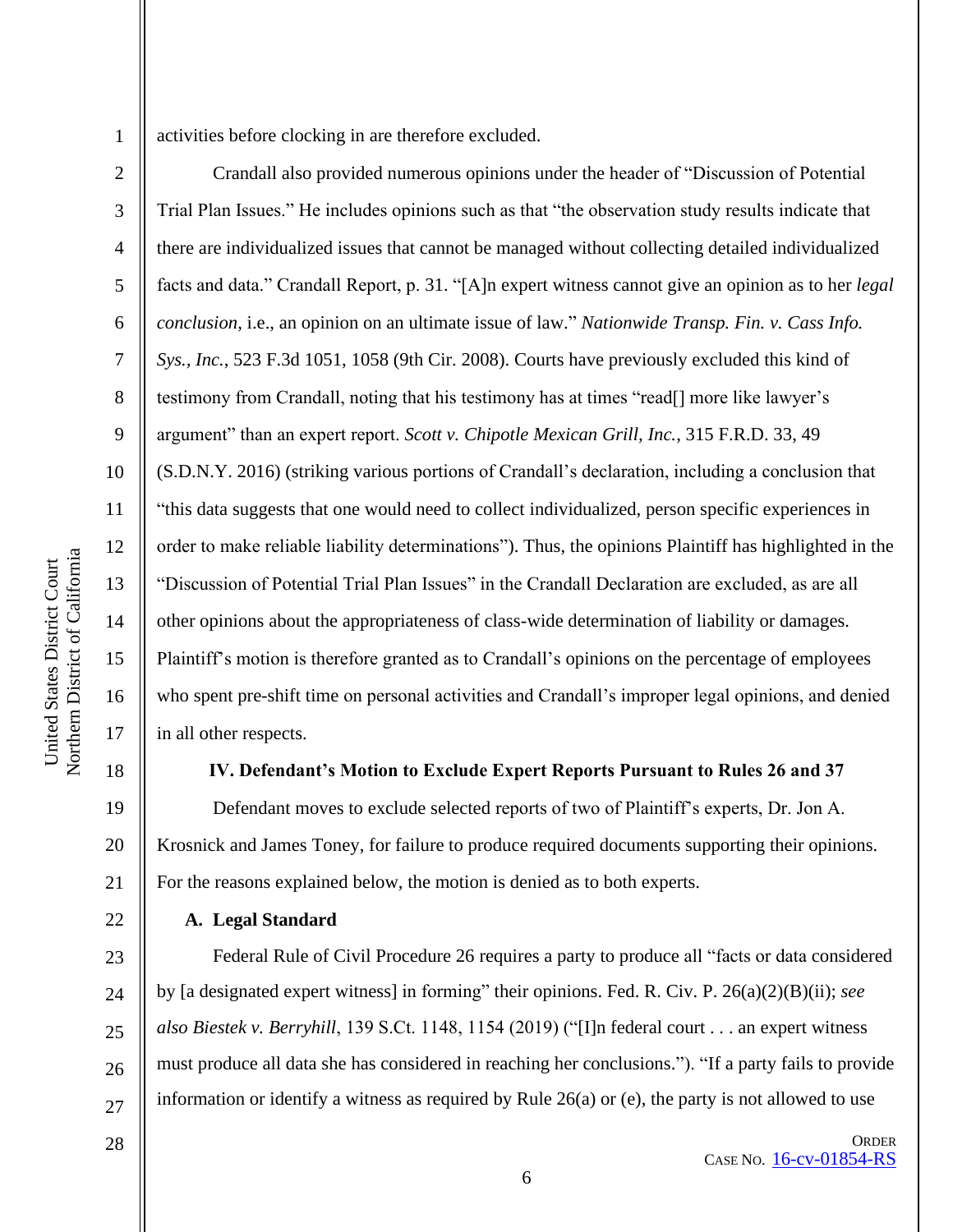1

2

3

4

5

6

7

8

9

10

11

12

13

14

15

16

17

18

19

20

21

22

23

 $24$ 

25

that information or witness to supply evidence on a motion, at a hearing, or at a trial, unless the failure was substantially justified or is harmless." Fed. R. Civ. P. 37(c)(1).

#### **B. Dr. Jon A. Krosnick**

Home Depot's concerns with the disclosure of materials connected to Dr. Krosnick's report relate to the cognitive pretesting done by Dr. Krosnick before finalizing his survey questions. Cognitive pretesting is a process of testing a survey or questionnaire to identify poorly worded questions or other concerns with the survey. Dr. Krosnick and his team conducted 59 cognitive pretesting interviews. Dr. Krosnick has testified that no one on his team took notes during those interviews, and that he did not save the draft versions of the survey. Home Depot frames Dr. Krosnick's failure to take notes or save draft versions as document destruction, and argues this "destruction" will "prevent[] meaningful examination on issues at the core of his opinions." Motion to Exclude Expert Reports, p. 2. Home Depot seeks to exclude Dr. Krosnick's first and third expert reports, which rely on the survey results.

Plaintiff seeks to analogize Dr. Krosnick's draft survey to a draft expert report that a party is not under an obligation to disclose. Home Depot characterizes the draft survey used in cognitive pretesting as part of the information Dr. Krosnick relied upon to develop his opinion. *See, e.g., In re Application of Republic of Ecuador*, 280 F.R.D. 506, 513 (N.D. Cal. 2012), *aff'd sub nom. Republic of Ecuador v. Mackay*, 742 F.3d 860 (9th Cir. 2014) (explaining that work product protections "do[] not extend to the expert's own development of the opinions to be presented outside of draft reports"). Neither comparison is apt. Dr. Krosnick's prior drafts of the survey are not akin to a draft expert report, because they are not drafts of his opinions, but rather drafts of the tool he used to then produce his opinion. Moreover, the draft surveys also do not contain information Dr. Krosnick relied on to develop his opinion. His opinions are based on the results of the implemented survey—a survey Home Depot has been able to review and assess for any possible bias contained within the questions.

26

As the drafts of the surveys are not "facts or data" considered by Dr. Krosnick in forming his opinion, Fed. R. Civ. P. 26(a)(2)(B)(ii), exclusion is not appropriate. At trial, Home Depot may

28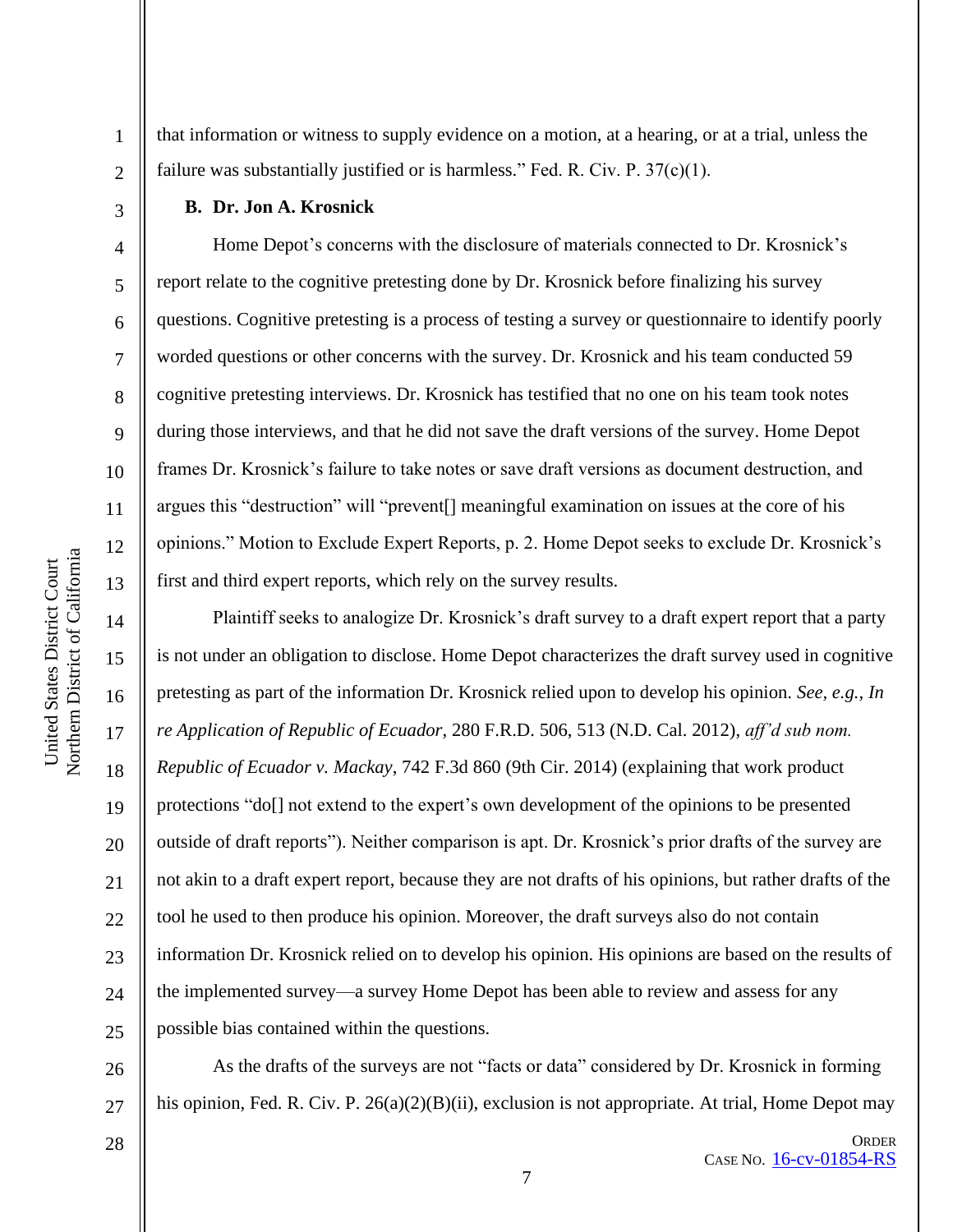cross-examine Dr. Krosnick about the questions in his survey, any concerns it has with the questions or survey methodology, and the failure to keep drafts while refining his survey. The motion to exclude the First and Third Reports of Dr. Krosnick is therefore denied.

**C. James Toney**

1

2

3

4

5

6

7

8

9

10

11

12

13

14

15

16

17

18

19

20

21

22

23

Toney is an expert retained by Plaintiff to opine on the number of unpaid hours and the amount of unpaid wages associated with pre-shift walking time and post-shift waits for the exit doors to be unlocked, among other topics. He provides calculations addressing these issues in a Supplemental Report. To produce these calculations, he relied on spreadsheets based on data produced by Home Depot, for which Dr. Krosnick then created an algorithm to analyze. After some back and forth with opposing counsel, Plaintiff did not provide the spreadsheets underlying Toney's calculations until April 5, 2022, the day after Home Depot filed the instant motion. Home Depot had access to the underlying data used to create the spreadsheets—which was its own data—and Plaintiff had previously disclosed Dr. Krosnick's algorithm which processed the raw data into the spreadsheets used by Toney.

Any failure to produce the spreadsheets was substantially justified and harmless. *See* Fed. R. Civ. P. 37(c)(1) (providing exception to exclusion when failure to disclose "was substantially justified or is harmless"). Plaintiff has demonstrated that there was some confusion over what materials Defendant was requesting, and then quickly produced the materials once that confusion was resolved. Further, Home Depot had access to both the underlying raw data and the computer program used to process that data to produce the spreadsheets used by Toney. Therefore, exclusion is not appropriate, and the motion to exclude the Supplemental Report of James Toney is denied.

#### **V. Motion for Class Decertification**

#### **A. Legal Standard**

24 25 26 27 Under Federal Rule of Civil Procedure  $23(c)(1)(C)$ , "[a] district court may decertify a class at any time." *Rodriguez v. W. Publ'g Corp.*, 563 F.3d 948, 966 (9th Cir. 2009). The standard used to review a motion to decertify is the same standard used when reviewing a motion for class certification. *Ries v. Arizona Bev. USA LLC*, No. 10-01139, 2013 WL 1287416, at \*3 (N.D. Cal.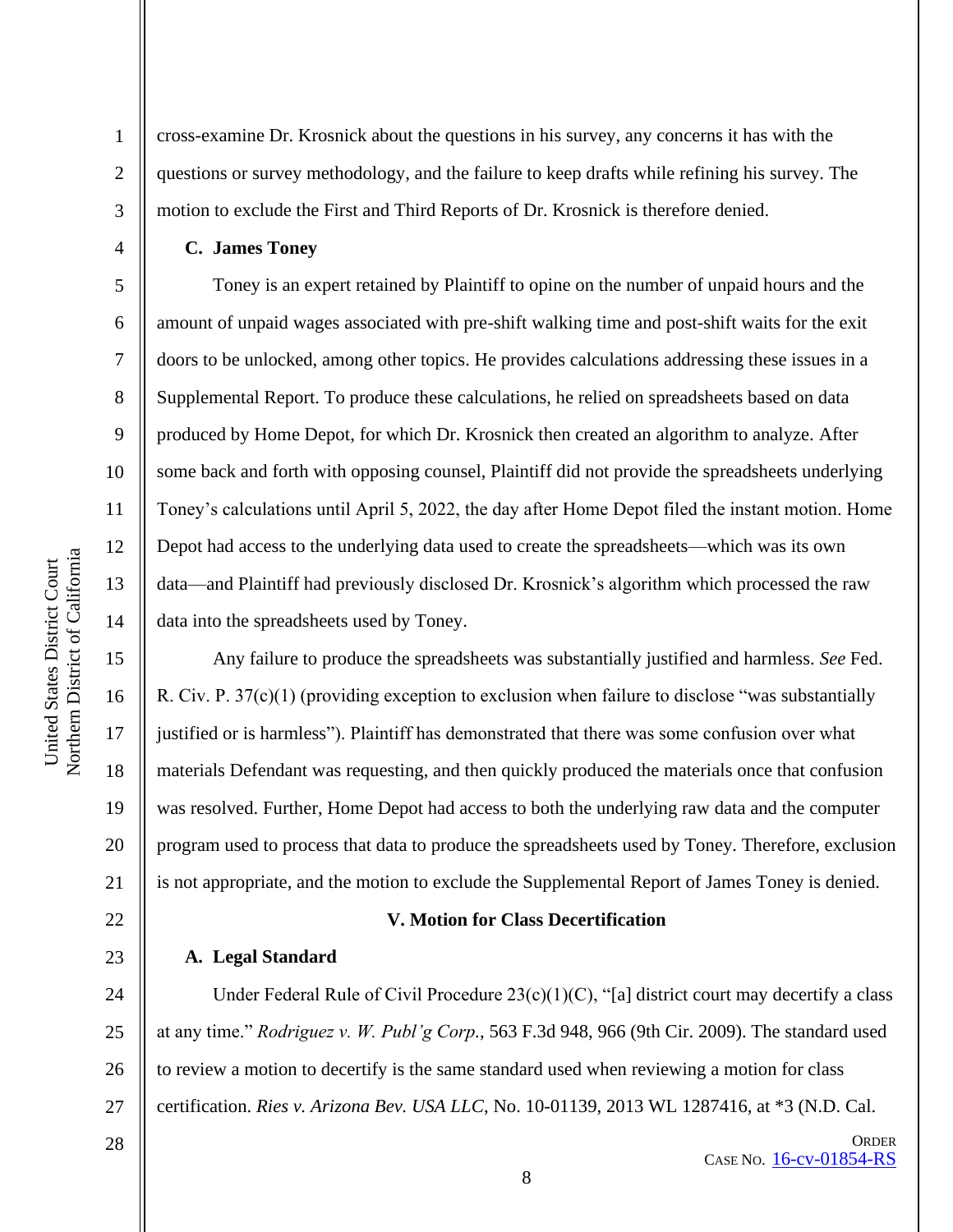March 28, 2013); *see also Marlo v. United Parcel Serv., Inc.*, 639 F.3d 942, 947 (9th Cir. 2011). Still, a motion for decertification will generally only succeed where there has been some change in the law or facts that justifies reversing the initial certification decision. *In re Myford Touch Consumer Litig.*, No. 13-cv-03072, 2018 WL 3646895, at \*1 (N.D. Cal. Aug. 1, 2018).

A plaintiff seeking class certification must satisfy all four requirements set forth in Rule 23(a) and must also satisfy the requirements of Rule 23(b)(1), 23(b)(2), or 23(b)(3). *Comcast Corp. v. Behrend*, 569 U.S. 27, 33 (2013). Among other requirements in Rule 23(a), a plaintiff must show that "there are questions of law or fact common to the class[.]" Fed. R. Civ. P. 23(a)(b). A plaintiff seeking to satisfy Rule 23(b)(3) must specifically establish (1) common questions predominate over questions affecting only individual class members, and (2) a class action is superior to other methods of adjudicating the controversy. Fed. R. Civ. P. 23(b)(3).

# 12

13

14

15

16

17

18

19

20

21

22

23

24

1

2

3

4

5

6

7

8

9

10

11

#### **B. California Law Concerning Unpaid Work Time**

Under California law, a plaintiff seeking to recover for unpaid work time bears the burden of proving he or she was engaged, suffered, or permitted to work without compensation. *Morillion v. Royal Packing Co.*, 22 Cal. 4th 575, 586 (2000). This standard can be met by showing either (1) the employee was "subject to the control of the employer" or (2) the employee was "suffered or permitted to work[.]" *Taylor v. Cox Commc'n Cal., LLC*, 283 F. Supp. 3d 881, 886 (C.D. Cal. 2017) (quoting *Morillion*, 22 Cal. 4th at 582). Under the "control" prong of this test, the "level of the employer's control over its employees, rather than the mere fact that the employer requires the employees' activity, is determinative." *Morillion*, 22 Cal. 4th at 587. The plaintiff must also show the employer "knew or should have known off-the-clock work was occurring." *Brinker Rest. Corp. v. Super. Ct.*, 53 Cal. 4th 1004, 1051 (2012); *see also Cleveland v. Groceryworks.com, LLC*, 200 F. Supp. 3d 924, 938 (N.D. Cal. 2016).

# **C. Discussion**

25 26 27 Home Depot challenges the class certification decision as to both the Hourly Wage Class and the Lock-In Class. As to both classes, Home Depot argues that new evidence developed since the class certification decision means that Plaintiff has not satisfied the commonality requirement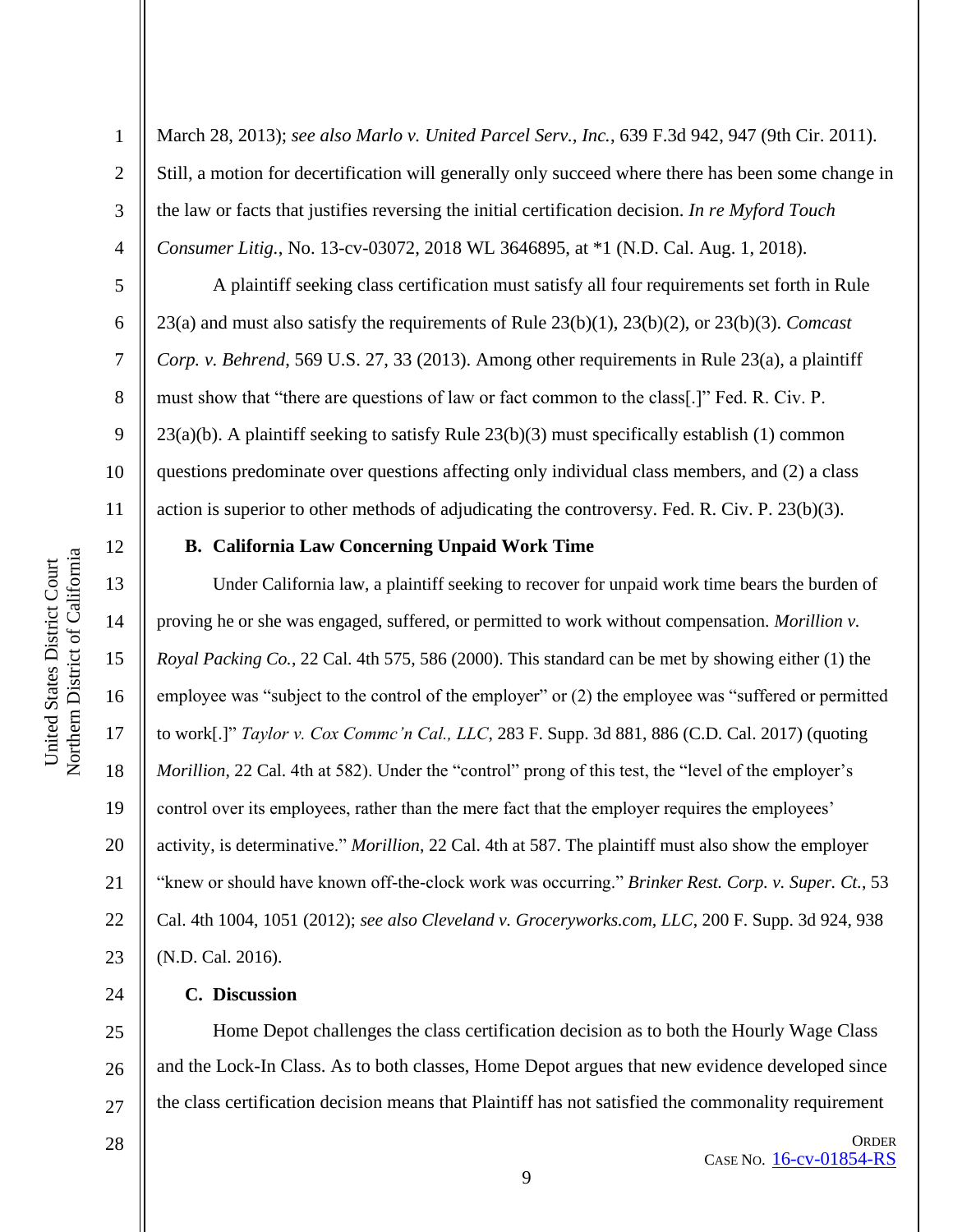of Rule 23(a) or the predominance requirement of Rule 23(b) as to either class. Home Depot also submitted a supplemental brief arguing that decertification is required under the Supreme Court's recent decision in *TransUnion v. Ramirez*, 141 S.Ct. 2190 (2021).

#### **A. Hourly Employee Class**

This class is premised on two types of pre-shift activities. First, Plaintiff alleges that workers were required to clock in in the back of the store, and workers were under Home Depot's control from their walk from the front of the store to the break room in the back. Second, Plaintiff alleges that Home Depot has a policy of requiring its workers to don their aprons before clocking in. These claims are partially rooted in statements found in guides Home Depot produced for new workers: one which stated that associates should arrive "fully prepared to begin [their] shift" and "should put on their aprons just before clocking in," and another which stated that "[a]ssociates are not permitted to remain in the store unless they are working or shopping."

Under California law, "hours worked" is defined as (1) time during which an employee is subject to employer control or (2) work time of which the employer has actual or constructive knowledge. *See Morillion*, 22 Cal. 4th at 582. As this Court described when ruling on the motion for class certification, "because Utne does not allege that putative class members are performing any specific work tasks between the time they enter the Home Depot store and the time they clock in (aside from donning their aprons), the common question is whether they are under Home Depot's 'control.'" Order Granting Motion for Class Certification, p. 6.

The question of whether employees are under Home Depot's control when they walk to the back of the store to clock in remains a mixed question of law and fact, and that question is common to the class. As explained when addressing Plaintiff's motion to exclude Crandall's opinions, the Crandall Study is not helpful on this subject, because there is insufficient data underlying his classification of which activities constitute personal activities. The uncontested fact that a small percentage of workers clock in at the front of the store does not warrant decertification, either. As explained when granting class certification, "[t]hat some employees on occasion clock in at the front of the store, either at the instruction of a manager or by function of their work station near the entrance, goes to the question of damages and does not necessarily

10

1

2

3

4

5

6

7

8

9

10

11

12

13

14

15

16

17

18

19

20

21

22

23

24

25

26

27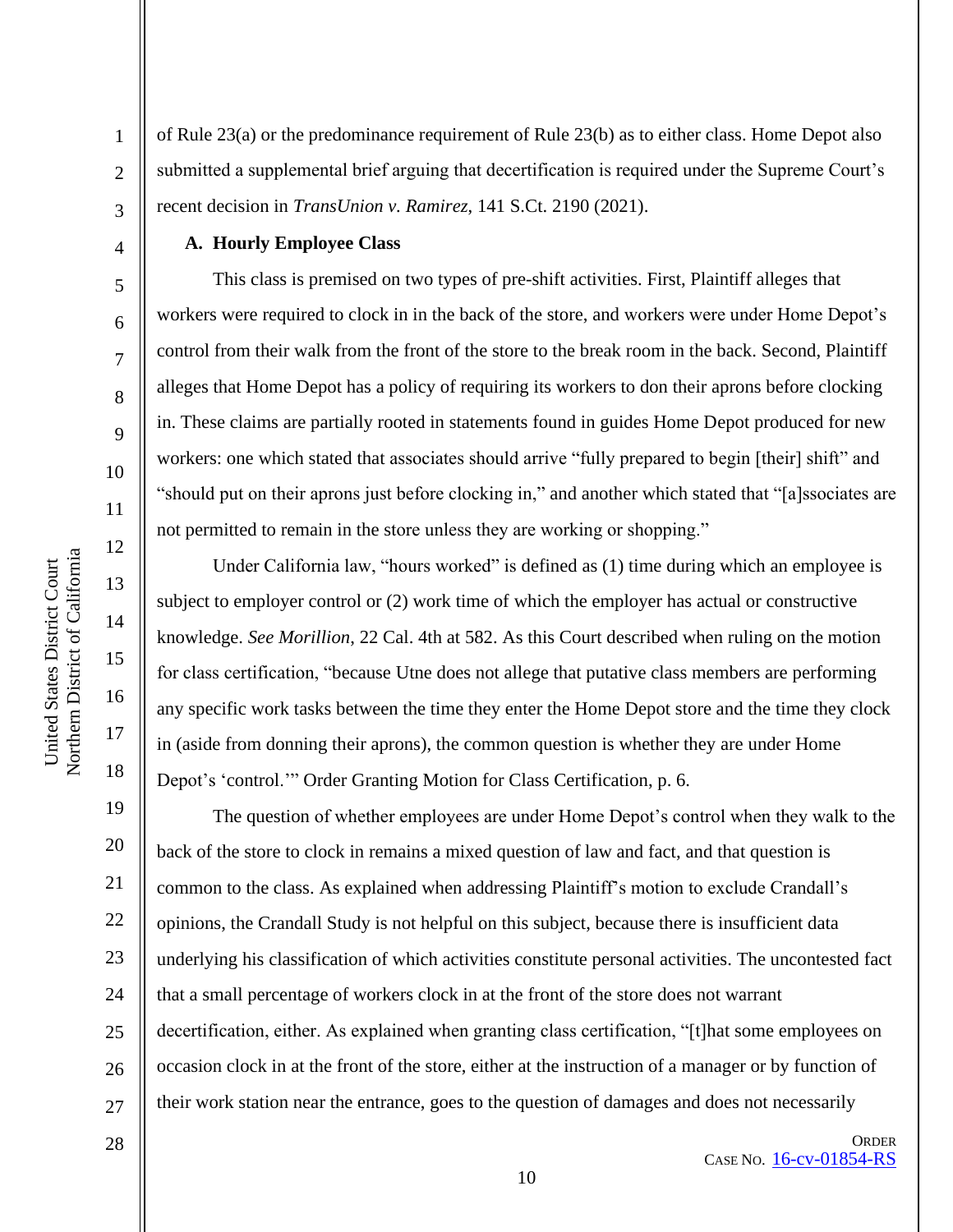1

2

3

4

5

6

7

8

9

10

11

12

13

14

15

16

17

18

defeat class certification." Order Granting Motion for Class Certification, p. 7; *see also Vaquero v. Ashley Furniture Industries, Inc.*, 824 F.3d 1150, 1155 (9th Cir. 2016) (explaining that "the need for individual damages calculations does not, alone, defeat class certification").

Similarly, as for the question of whether Home Depot requires employees to don their aprons prior to clocking in, that claim presents questions of fact common to the class. Just as at the class certification stage, Plaintiff has presented evidence of a common policy which purportedly requires employees to don their aprons prior to clocking in. Home Depot seeks to rebut this policy by pointing to the Crandall Study, which found that over 70% of employees in the observed time period donned their apron after clocking in, and depositions of class members, who provided mixed answers to the question of when they donned their aprons and whether they were told they had to don their aprons prior to clocking in. As Plaintiff's theory of uncompensated work time is based on a written Home Depot policy, this claim remains viable for resolution on a class basis, as it presents the common question of whether that policy required employees to don aprons prior to clocking in. Given the variation in class members' experiences concerning when they donned their aprons, Home Depot may be able to show at trial that employees were not required by policy to don their aprons prior to the start of their shift. That question, however, is one for the factfinder, and does not require decertification. In short, the commonality requirement of Rue 23(a) remains satisfied as to the Hourly Employee class.

19 20 21 22 23  $24$ 25 26 Further, the predominance requirement of Rule 23(b)(3) remains satisfied as to the Hourly Employee class. "The predominance inquiry is mainly concerned with the balance between individual and common issues." *In re Hyundai & Kia Fuel Econ. Litig.*, 926 F.3d 539, 560 (9th Cir. 2019) (en banc) (internal quotation marks and citation omitted). Common issues will predominate as to whether employees were subject to Defendant's control on their walk to the back of the store, and similarly common issues will predominate as to whether workers were required by Home Depot policy to don their aprons prior to clocking in. The motion to decertify the class is therefore denied as to the Hourly Worker class.

28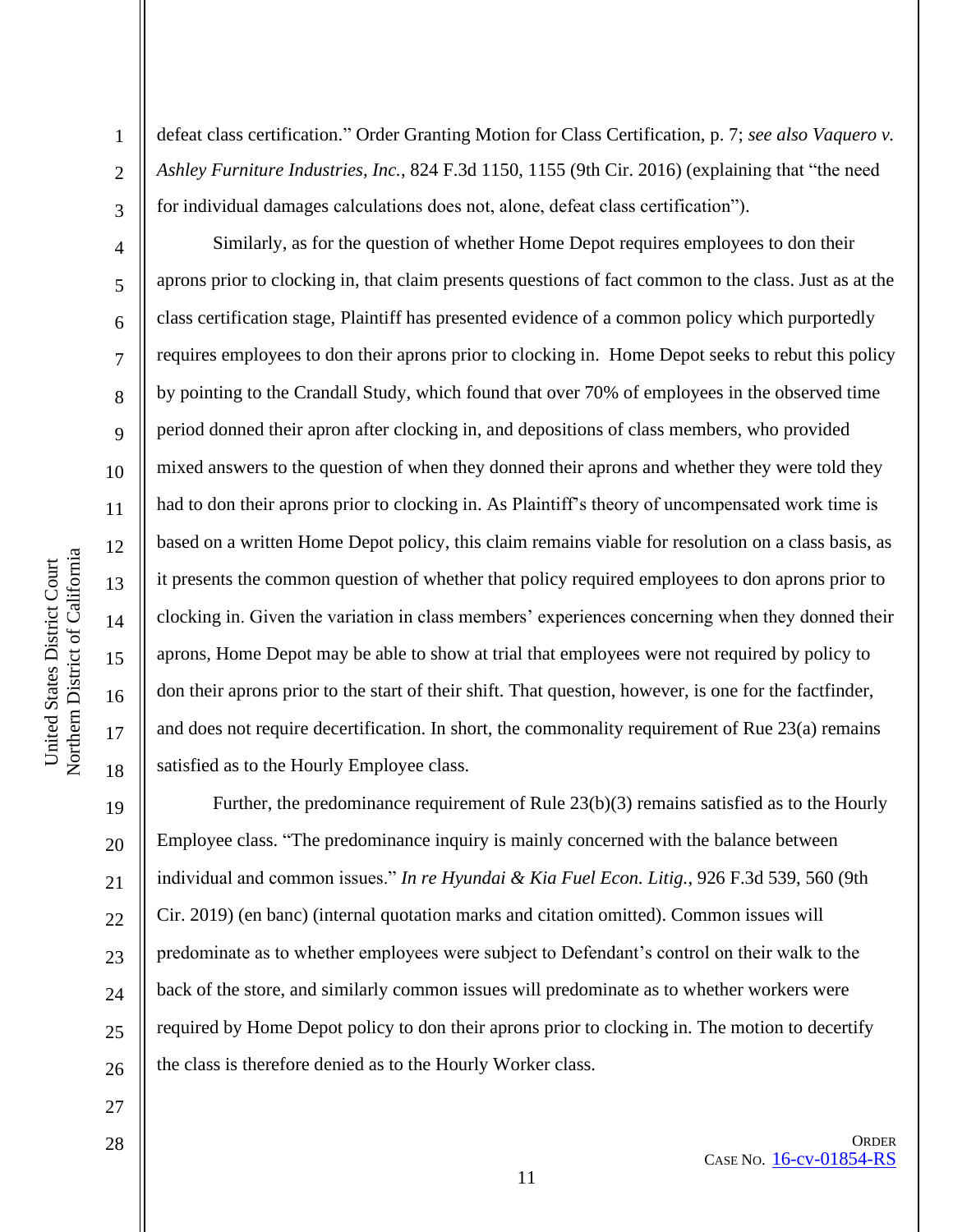#### **B. Lock-In Class**

1

2

3

4

5

6

7

8

9

10

11

12

13

14

15

16

17

18

19

20

21

22

23

28

Home Depot argues that commonality and predominance are not satisfied for the Lock-In Class. Specifically Home Depot argues that three questions Plaintiff must prove as part of his claim cannot be satisfied with common proof and that individual issues will predominate as to these questions. These questions are (1) whether members of the class actually had to wait to be released from the stores; (2) whether Home Depot knew or should have known that employees were waiting without compensation; and (3) whether members of the class were not paid for time waiting to be released from stores.

It is without question that on at least some occasions, members of the class did not have to wait to exit the door at the end of their shifts. A Home Depot policy states that a Home Depot associate "must be at the main exit door to allow . . . associates to exit." The Crandall Study found that associates were let out with no wait 61% of the time, and points to this statistic to argue that "as a general rule, this policy was followed." Motion to Decertify, p.9. Home Depot further argues that "in those few instances where a wait occurred, it typically was so short—30 seconds or less that it likely would not have changed the associate's clocked time in any event." *Id.* This argument is incredulous on its face, given that the Crandall Study documented 4,300 post-shift exits, meaning the "few instances" to which Home Depot refers includes over 1,600 exits. Moreover, 18% of the observed exits had a wait time of a minute or more, which amounts to over seven hundred exits. The Crandall Study also says nothing about the percentage of workers that have ever experienced post-shift waits to leave the warehouse; it only provides information about how many workers had to wait during a one-week period. A worker who may not have experienced a wait during the week observed for the Crandall Study may have experienced wait times on numerous other occasions during other weeks.

24 25 26 27 The Krosnick Survey also has limitations, as it only surveyed a small portion of the class, but it asked class members about their experiences over the course of the class period, not just a single week. The survey results state that 97% of members of the lock in class experienced an offthe-clock wait to be let out of the warehouse. This study offers evidence that adherence to Home

**ORDER** CASE NO. [16-cv-01854-RS](https://cand-ecf.sso.dcn/cgi-bin/DktRpt.pl?297587)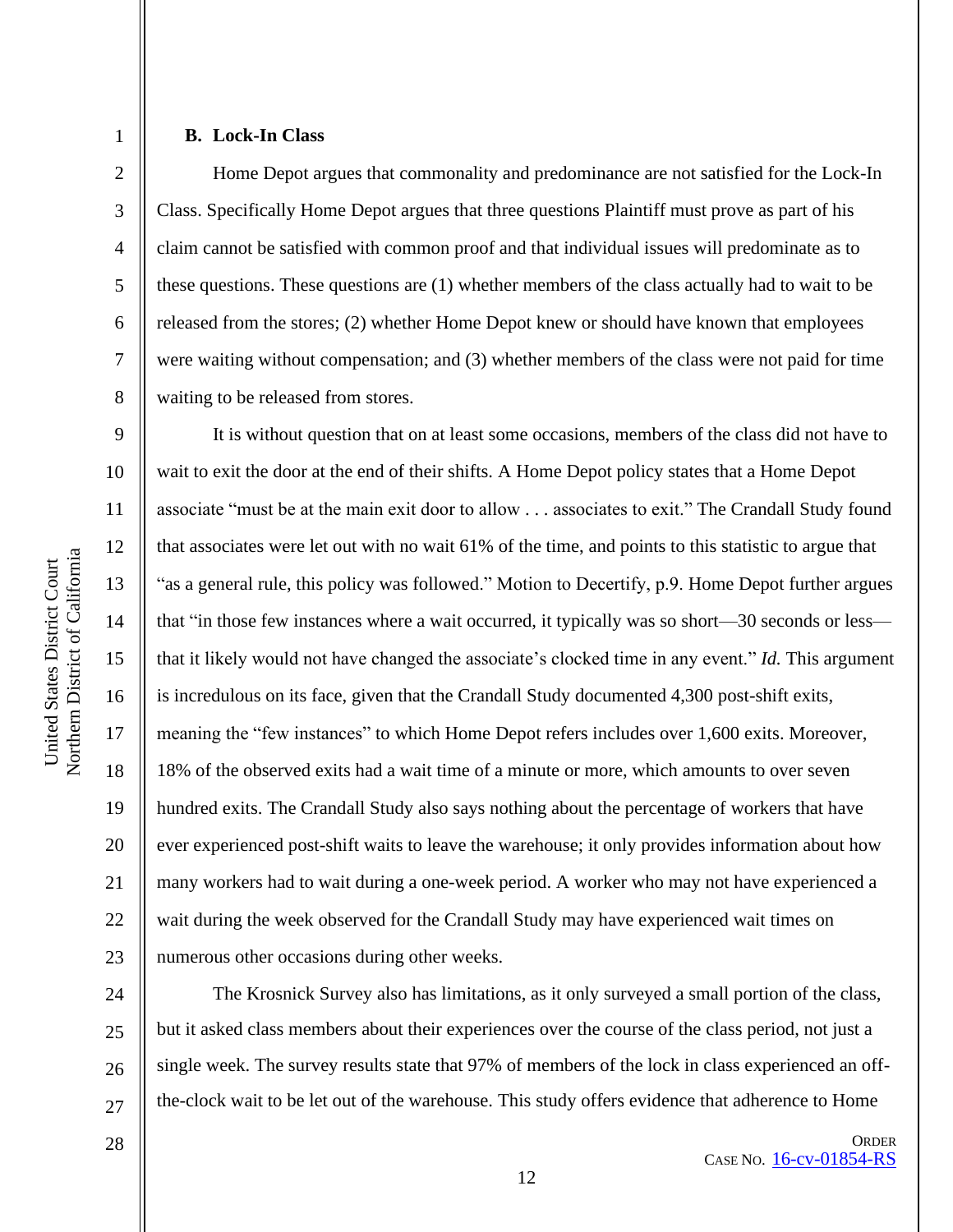1

2

3

4

5

6

7

8

9

10

11

12

13

14

15

16

17

18

19

20

21

22

23

24

25

26

27

Depot's policy of requiring a worker to be present at the door to let employees out was not always followed for most workers. Common questions of law and fact exist for the class as to whether class members experienced an off-the-clock wait to be let out of the store, and these common issues will predominate over individualized issues.

The question of commonality and predominance is more complex as to the element of whether Home Depot knew or should have known that uncompensated work was occurring. Plaintiff argues that commonality and predominance is established due to the nature of the violations Plaintiff alleges. After all, to be let out of the warehouse, class members had to be let out by a manager or another key holder. Plaintiff cites to cases in other legal contexts which have held that the knowledge of any employee may be imputed to the employer. *See Liu v. Win Woo Trading, LLC*, No. 14-cv-02639-KAW, 2016 WL 627387, \*1 (N.D. Cal. 2016); *Fromberg v. Department of Alcoholic Beverage Control*, 169 Cal.App.2d 230, 234 (1959). Defendant points out the inconsistency of this argument as applied to unpaid work cases: the employee who alleges unpaid work time will always be aware of the unpaid work, and if their knowledge can be imputed to the employer, the knowledge element of the claim would be toothless.

Plaintiff's claim, however, does not rest on imputing *any* employee's knowledge to Home Depot; it rests on imputing knowledge from managers and other keyholding employees to Home Depot. Defendant does not point to any caselaw from California wage and hour cases which states that a manager's knowledge is insufficient to trigger knowledge by the defendant employer. In this instance, a manager who arrives at a door to let out waiting employees is constructively made aware that employees were not let out in accord with company policy.

Further, concerns about whether some employees submitted time adjustment forms, and thus were compensated for wait time, does not warrant decertification. The number of employees who submitted time adjustment forms appears to be minimal. As the Court noted at the class certification stage, "a close examination of Home Depot's closing procedures policy reveals that the instruction regarding use of a time adjustment form is directed only at the associate who is specially designated as the last hourly employee to leave to the store for the night." Order Granting Motion for Class Certification, pp. 9-10. According to the first report from Dr. Krosnick,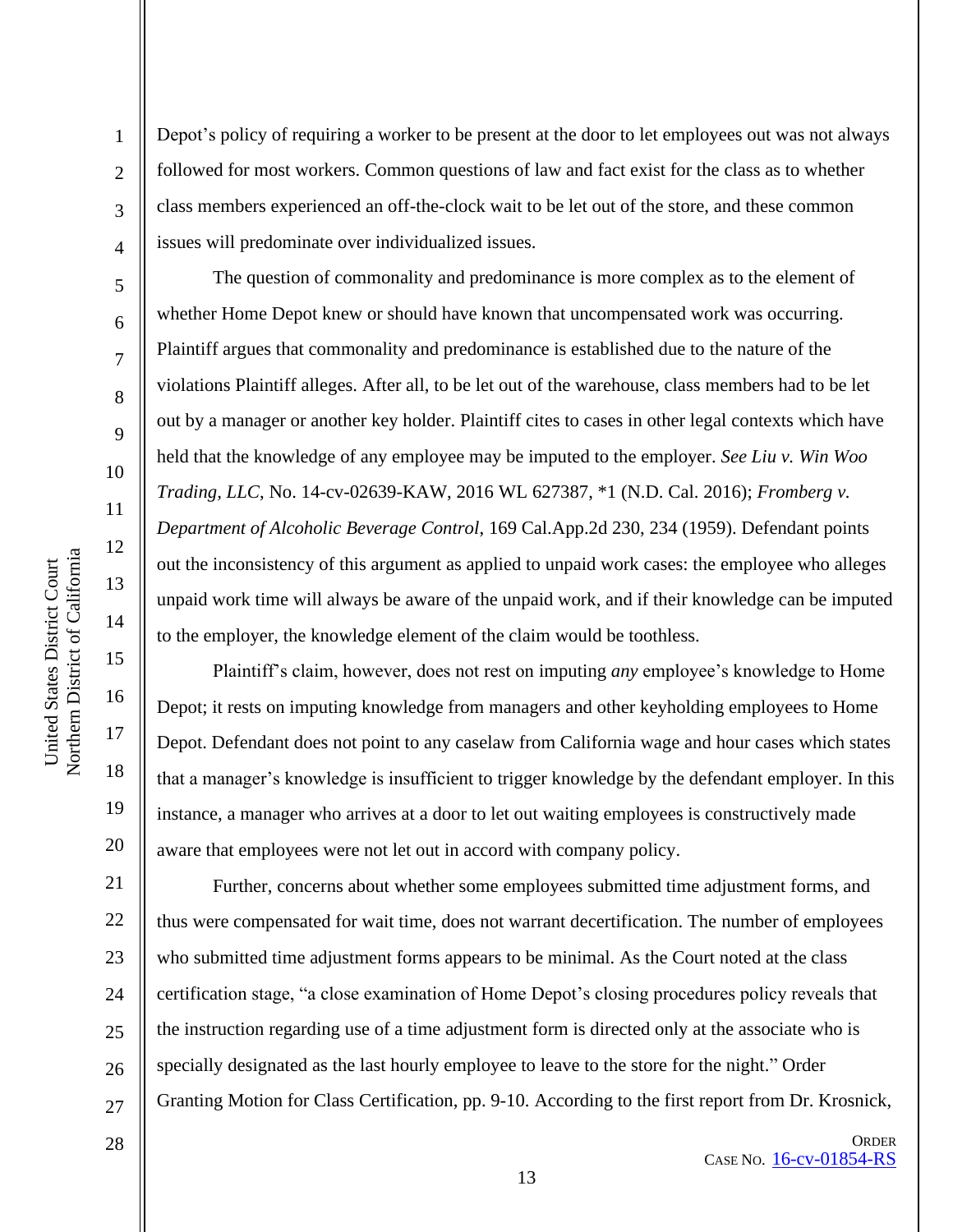2

3

4

5

6

7

8

9

10

11

12

13

14

15

16

17

18

19

20

21

22

23

24

only six percent of survey respondents were ever told they could request pay for the time spent waiting to leave the store. This policy, and the findings from Dr. Krosnick's survey, also suggest that there is no risk a significant number of managers were under the impression that workers who waited to be let out were submitting time adjustment forms, further mitigating concerns about Home Depot's knowledge. Thus, the possibility that workers could have submitted time certification forms does not warrant decertification. Commonality is established on the element of Home Depot's knowledge as well.

Similarly, predominance is also established as to the questions of employer knowledge and payment for wait time. Given that Plaintiff seeks to establish Home Depot's knowledge through managers' acts in releasing class members from the store—something that had to occur every time a class member left following a post-closing shift—common questions will predominate over individualized inquiries. Questions regarding compensation via time adjustment forms may be addressed at the damages phase, meaning common questions will still predominate as to whether employees were unpaid for wait time. Thus, decertification is not warranted as to the Lock-In Class, and Home Depot's motion is denied.

#### **C. Standing and** *TransUnion*

Finally, *TransUnion* does not require decertification due to lack of standing. In *TransUnion*, the Supreme Court held that "[e]very class member must have Article III standing in order to recover individual damages." 141 S.Ct.at 2208. "The Supreme Court expressly held open the question 'whether every class member must demonstrate standing before a court certifies a class.'" *Olean Wholesale Grocery Coop., Inc. v. Bumble Bee Foods LLC*, No. 19-56514, 2022 WL 1053459, at \*19 n.32 (9th Cir. Apr. 8, 2022) (discussing *TransUnion*, 141 S.Ct. at 2208 n.4). Instead, *TransUnion* instructs that "Rule 23 also requires a district court to determine whether individualized inquiries into this standing issue would predominate over common questions[.]" *Id.* at \*9 n.12 (discussing *TransUnion*, 141 S.Ct. at 2208).

25 26 27 Here, individualized inquiries into standing do not predominate over common questions. Class members who are not entitled to damages may be weeded out at the claims phase, preventing any individuals without standing from "recover[ing] individual damages." *TransUnion*,